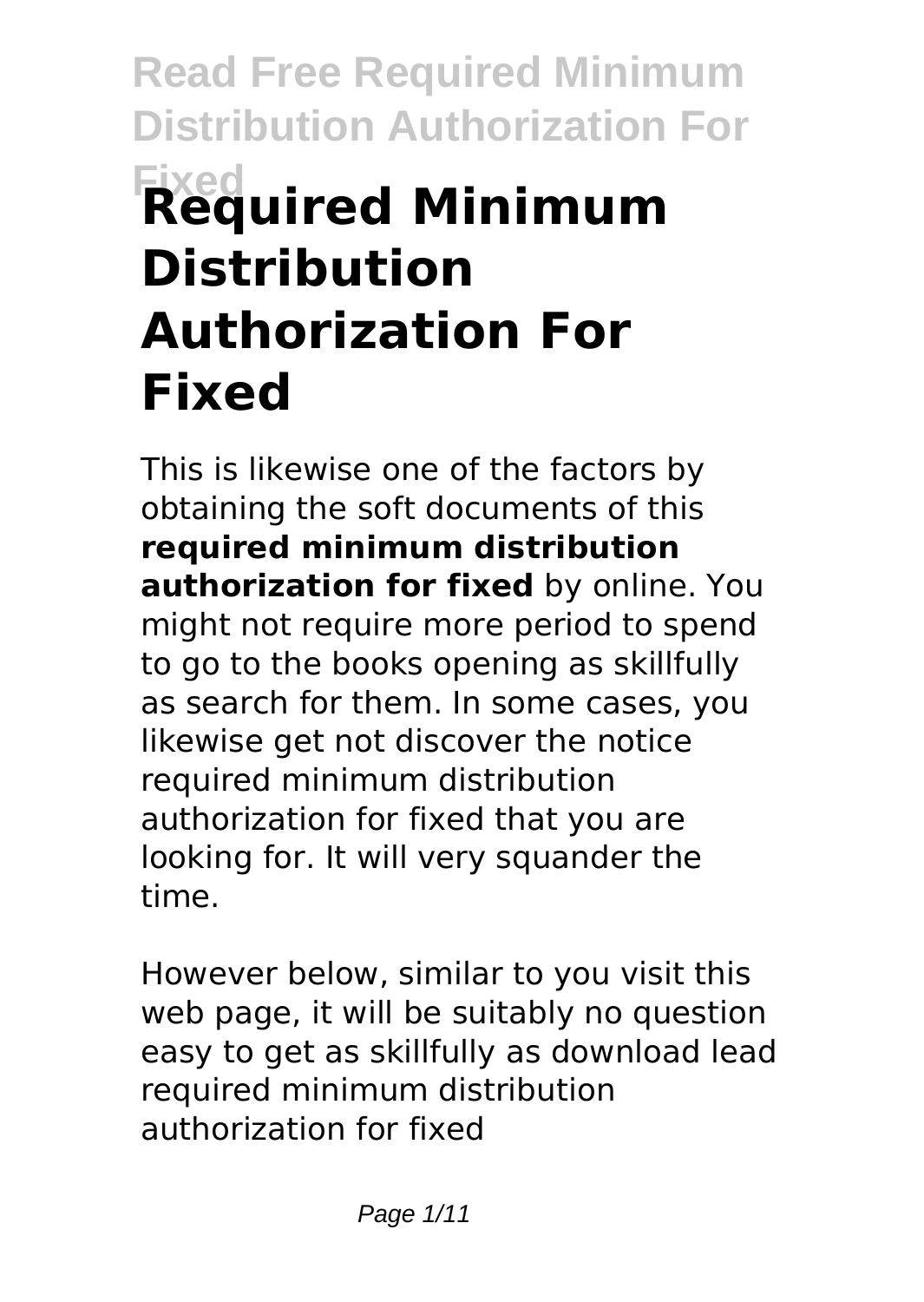It will not bow to many period as we accustom before. You can complete it though accomplishment something else at home and even in your workplace. correspondingly easy! So, are you question? Just exercise just what we present below as well as review **required minimum distribution authorization for fixed** what you in imitation of to read!

Established in 1978, O'Reilly Media is a world renowned platform to download books, magazines and tutorials for free. Even though they started with print publications, they are now famous for digital books. The website features a massive collection of eBooks in categories like, IT industry, computers, technology, etc. You can download the books in PDF format, however, to get an access to the free downloads you need to sign up with your name and email address.

#### **Required Minimum Distribution**

Page 2/11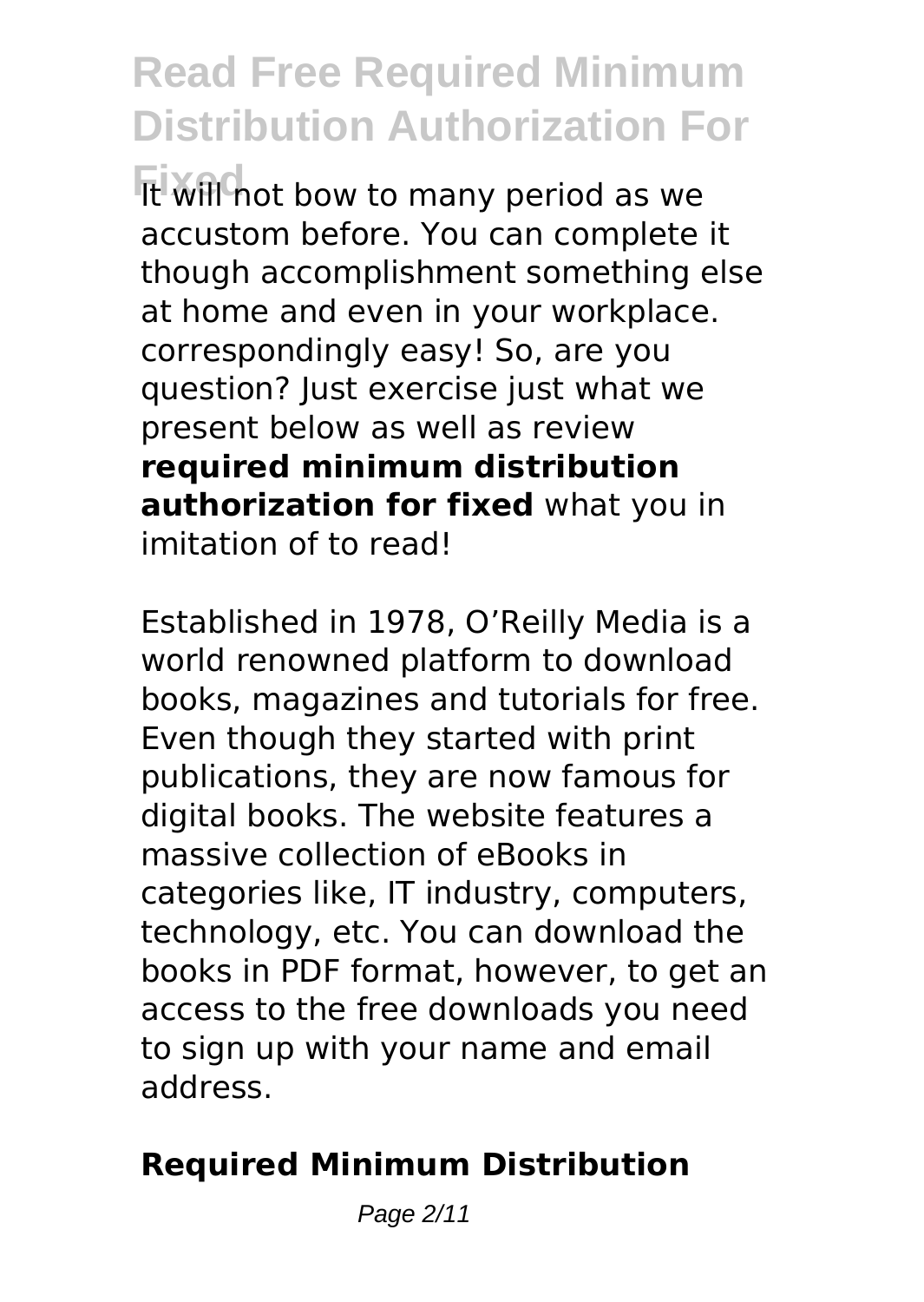### **Fixed Authorization For**

IRA owners must begin taking distributions ("Required Minimum Distributions") from their traditional (non-Roth) IRAs from . age 70½ to age 72. The change applies to IRA owners who attain age  $70\frac{1}{2}$  as of January 1, 2020 or later. IRS regulations require that when you reach 72, you must receive a minimum amount from your IRA account(s) by

#### **MFS IRA REQUIRED MINIMUM DISTRIBUTION AUTHORIZATION FORM**

The bipartisan COVID-19 stimulus bill just signed by President Trump includes welcome tax relief for retirees: The required minimum distribution rules for Individual Retirement Accounts and 401

#### **Congress Suspends Required Minimum Distributions For 401(k ...**

The reason the law forces you to take required minimum distributions has to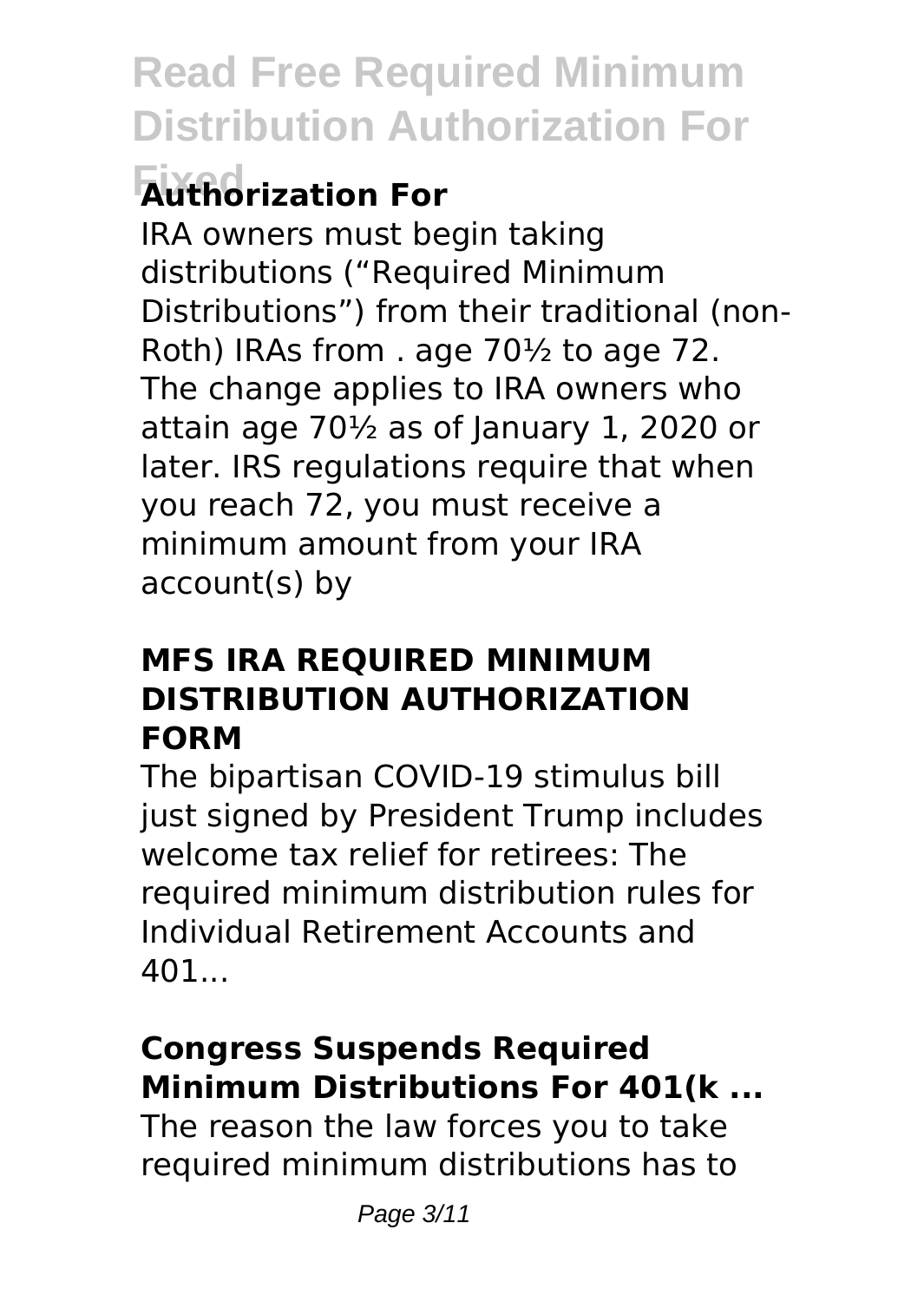**Read Free Required Minimum Distribution Authorization For Fixed** do with the tax benefits that retirement accounts offer. With a traditional IRA, 401 (k), or similar account, you get an...

#### **Required Minimum Distribution Rules: Everything You Need ...**

When you reach age 72,\* you're required to withdraw a certain amount of money from your retirement accounts each year. That amount is called a required minimum distribution, or RMD. RMD rules apply to tax-deferred retirement accounts:

#### **Required Minimum Distribution (RMDs) - Fidelity**

life expectancy of you and your spouse based on your attained ages in the applicable distribution year. AUTHORIZATION FOR REQUIRED MINIMUM DISTRIBUTION (RMD) ANNUITANT AGE 70 1/2 AND OLDER Voya Insurance and Annuity Company Voya Retirement Insurance and Annuity Company (the "Company") Members of the Voya® family of companies Fax: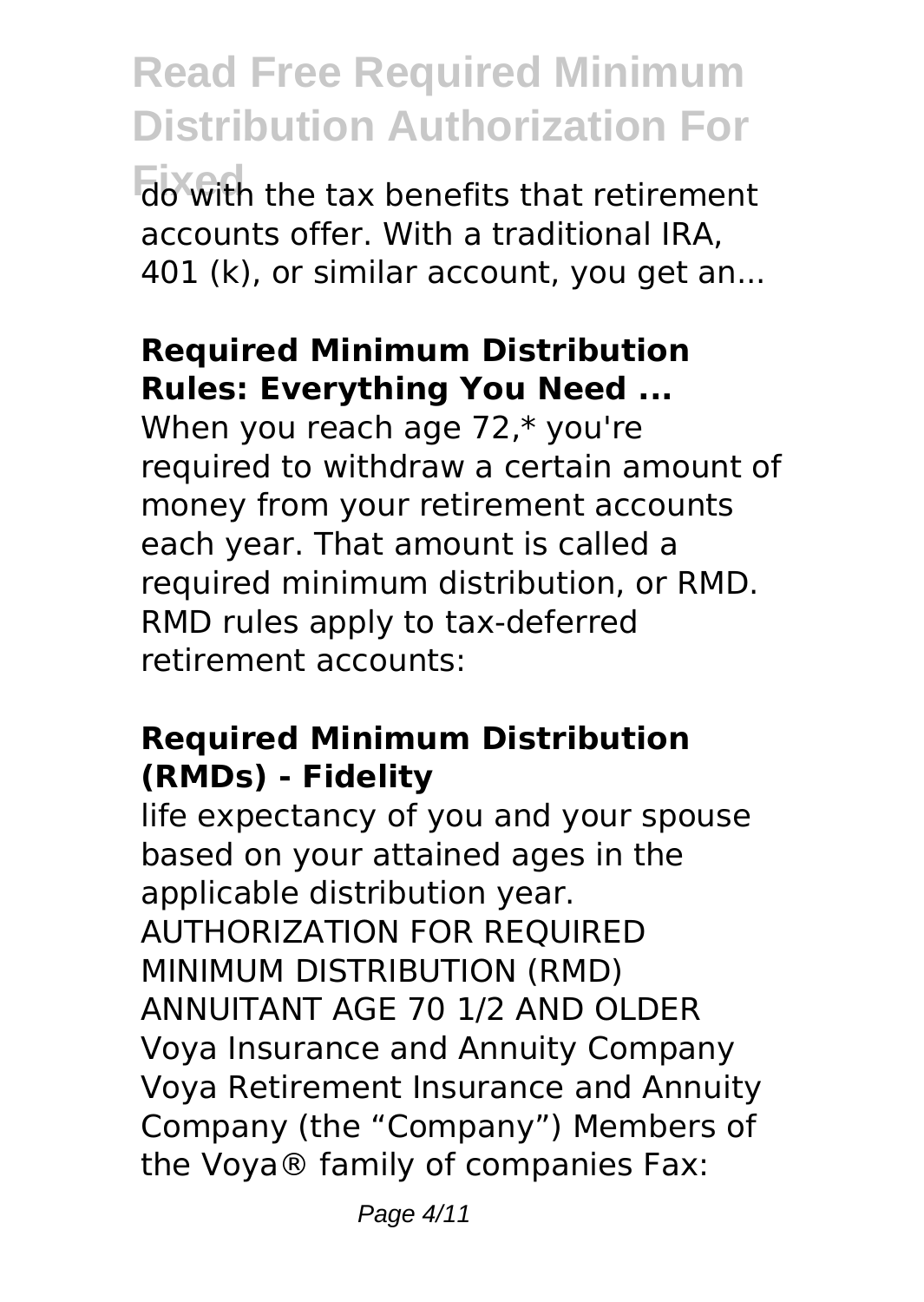**Read Free Required Minimum Distribution Authorization For Fixed** 860-580-0920

#### **AUTHORIZATION FOR REQUIRED MINIMUM DISTRIBUTION (RMD)**

A required minimum distribution (RMD) is the amount of money that must be withdrawn from a traditional IRA, SEP, or SIMPLE individual retirement account (IRA) by owners and qualified retirement...

#### **Required Minimum Distribution (RMD) Definition**

Check payable to another party or to the owner at an alternate address. (A notarized signature or signature guarantee may be required.) For Required Minimum Distributions, the check can only be payable to the owner or a charitable organization. Payee Name Payee Address City State ZIP

#### **Authorization for Required Minimum Distribution**

Required Minimum Distribution (RMD) The IRS requires that you withdraw a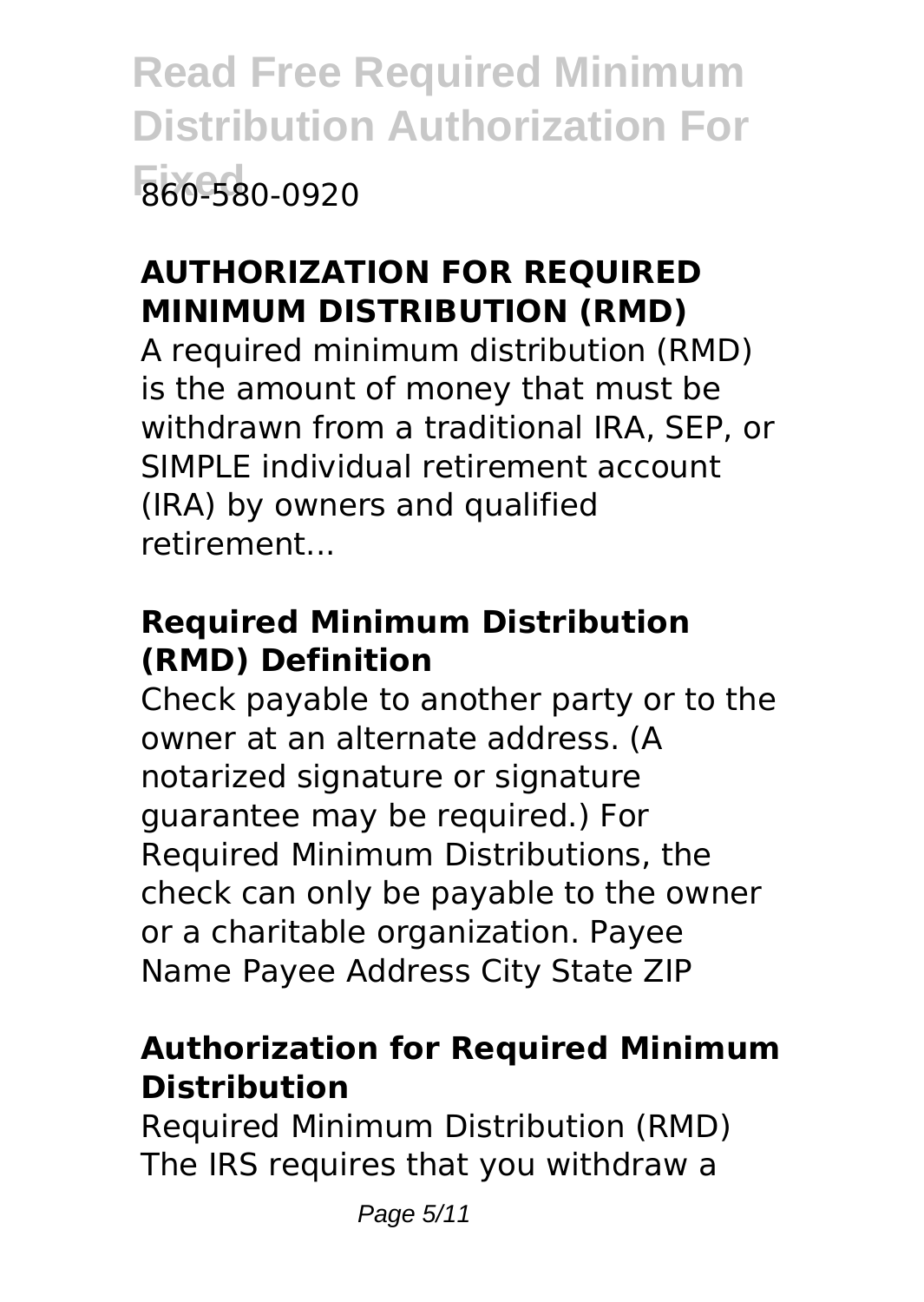**Fixed** minimum amount — known as a required minimum distribution — from IRAs, 401 (k)s and other types of retirement accounts annually, starting at a certain age. Determining how much you are required to withdraw is an important issue in retirement planning.

#### **Required Minimum Distribution Calculator - AARP**

If you are a participant in a plan, the first RMD must generally be made no later than April 1 following the year in which you turn 70½ or the year in which you retire. You can withdraw as much as you want, but you must withdraw a required minimum amount, whether you need the money or not - hence "Required Minimum Distributions".

#### **Required Minimum Distributions | Voya Financial**

Required minimum distribution (RMD) amounts are not eligible for rollover. • Federal withholding is generally at a 10% rate, but you may generally elect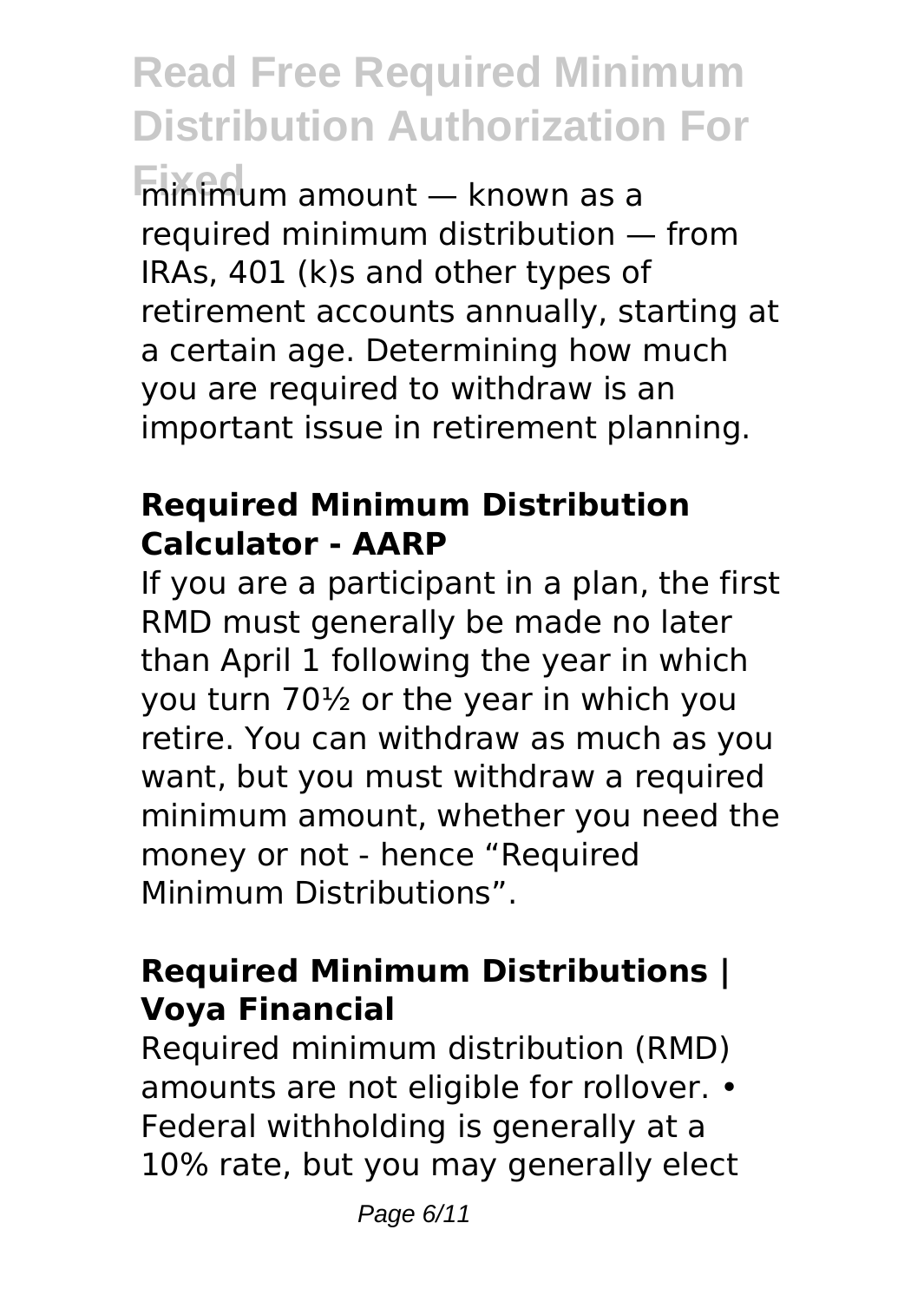**Read Free Required Minimum Distribution Authorization For** not to withhold any taxes. • We will assume that the entire withdrawal is taxable, except for non-taxable qualified distributions from a Roth IRA.

#### **Required Minimum Distribution Authorization Genworth Life ...**

\*\*Required Minimum Distribution age is 70½ if the shareowner's date of birth is on or before June 30, 1949. Required Minimum Distribution age is 72 if the shareowner's date of birth is after June 30, 1949. Under the CARES Act, RMDs are waived for calendar year 2020 4.

#### **MFS IRA DISTRIBUTION AUTHORIZATION FORM**

cient to meet IRS minimum distribution requirements. Required minimum distribution (RMD) amounts are not eligible for rollover. • Please indicate your Residence State for tax witholding. We will report to the resident state if left blank. • Federal withholding is generally at a 10% rate, but you may generally elect not to withhold any taxes.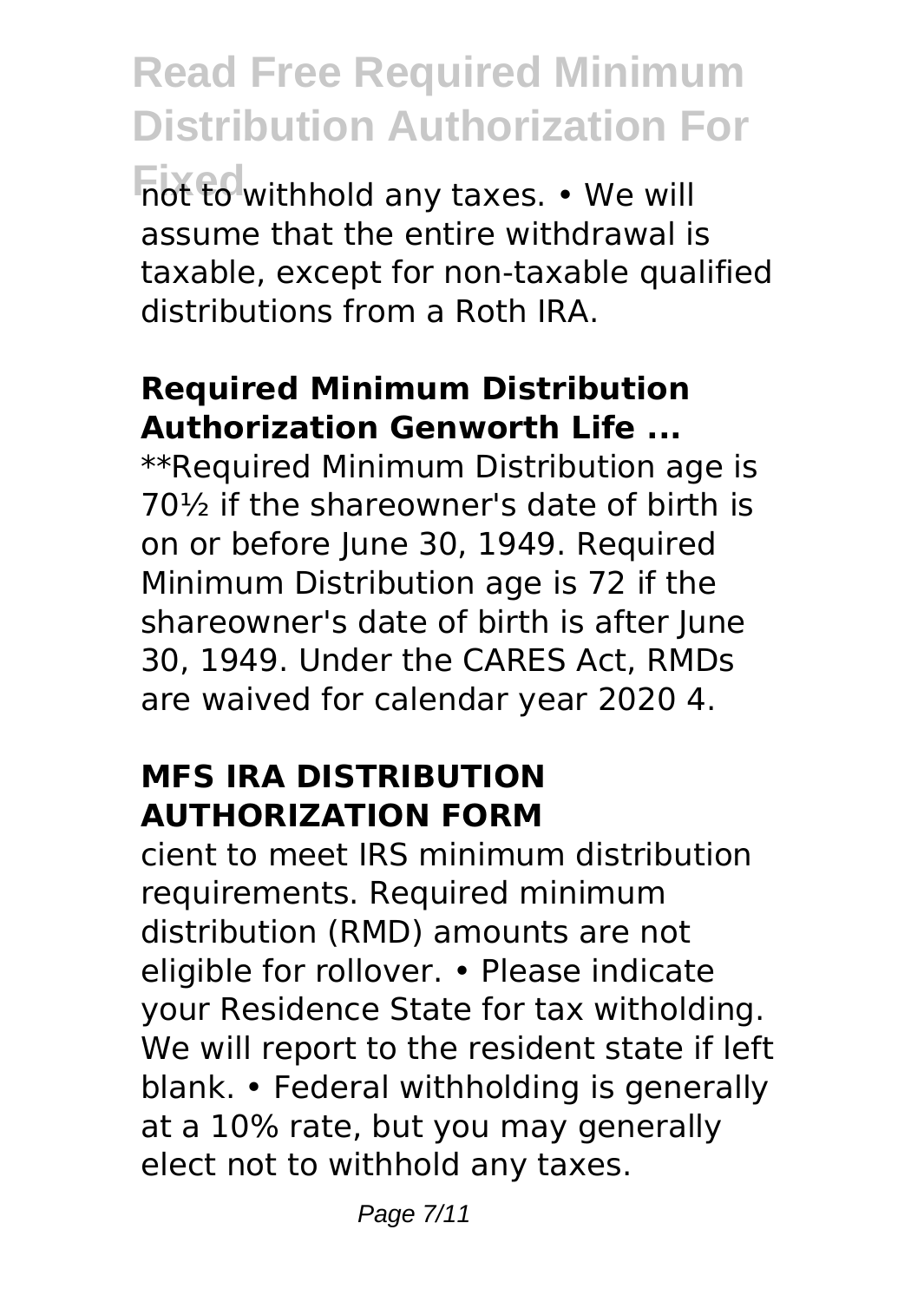#### **Required Minimum Distribution Authorization for Variable ...**

distributions, TD Ameritrade will calculate and distribute the required minimum distribution for the current year and all subsequent years until notified to discontinue. The IRS may impose a 50% penalty on all required minimum distribution amounts not withdrawn by December 31. The account owner is

#### **Required Minimum Distribution Form (RMD)-TDA 0720**

Request a Required Minimum Distribution From Your Schwab IRA Page 1 of 8 Schwab.com 1-800-435-4000 (inside the U.S.) +1-415-667-8400 (outside the U.S.) 1-888-686-6916 (multilingual services) When to use this form: • Complete this form if you wish to take a Required Minimum Distribution (RMD) from your account. (Do not use this form for ...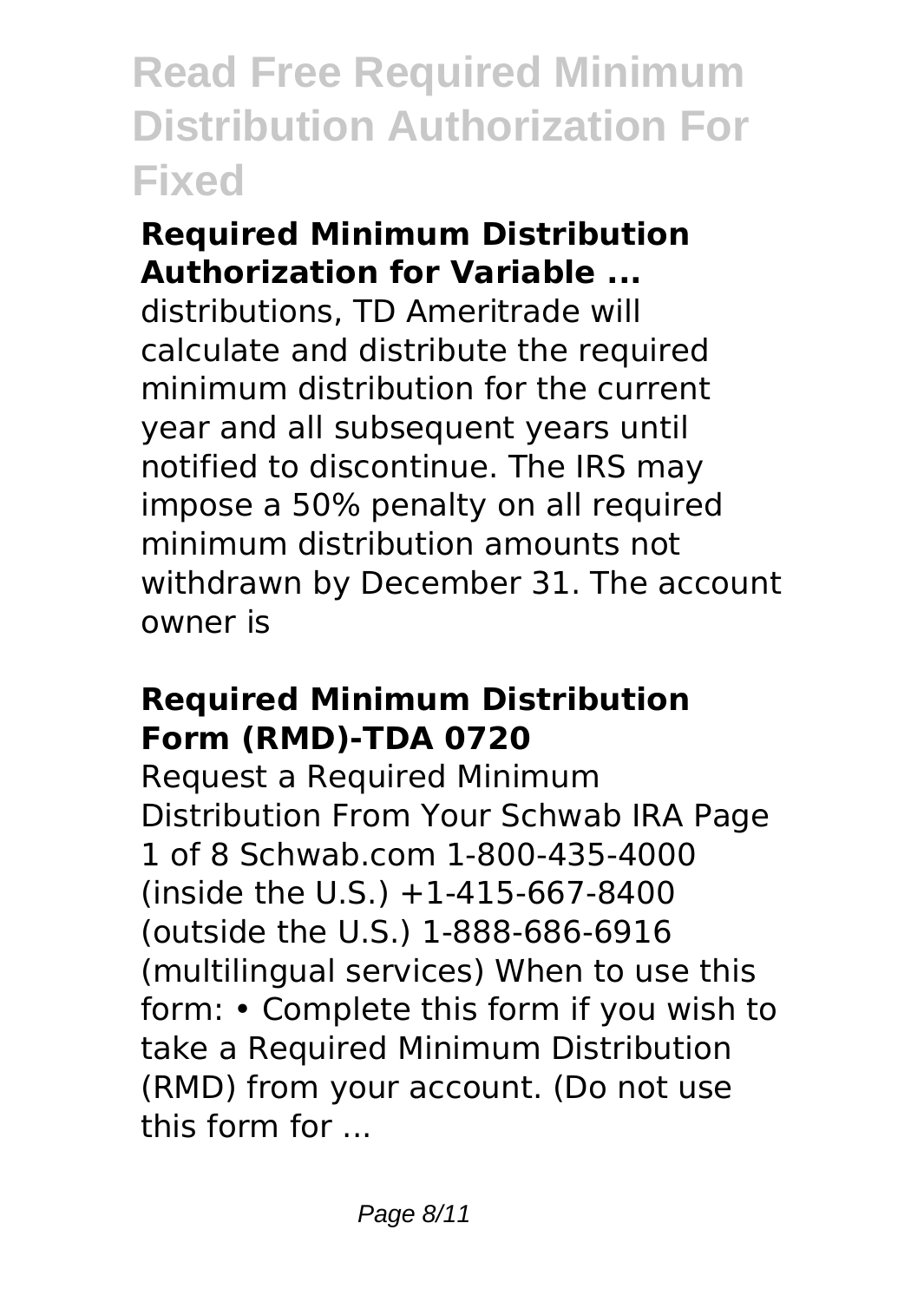### **Fixed Request a Required Minimum Distribution**

Required Minimum Distribution . Authorization for Fixed Annuities . from. Genworth Life and Annuity Insurance Company, Genworth Life Insurance Company, Genworth Insurance Company . and . Genworth Life Insurance Company of New York † 43952RMDFA 01/09/19. Please provide December 31st contract value of previous year . Only applicable to ...

#### **Required Minimum Distribution Genworth Life and Annuity ...**

The Secure Act increased the required minimum distribution (RMD) age from 70 1/2 to 72, marking the first change to the RMD age since first becoming law in 1986. The age increase will only apply to...

#### **You Can Now Wait Until 72 To Take Required Minimum ...**

Qualified Charitable Distribution (age 70½ or older): I certify this distribution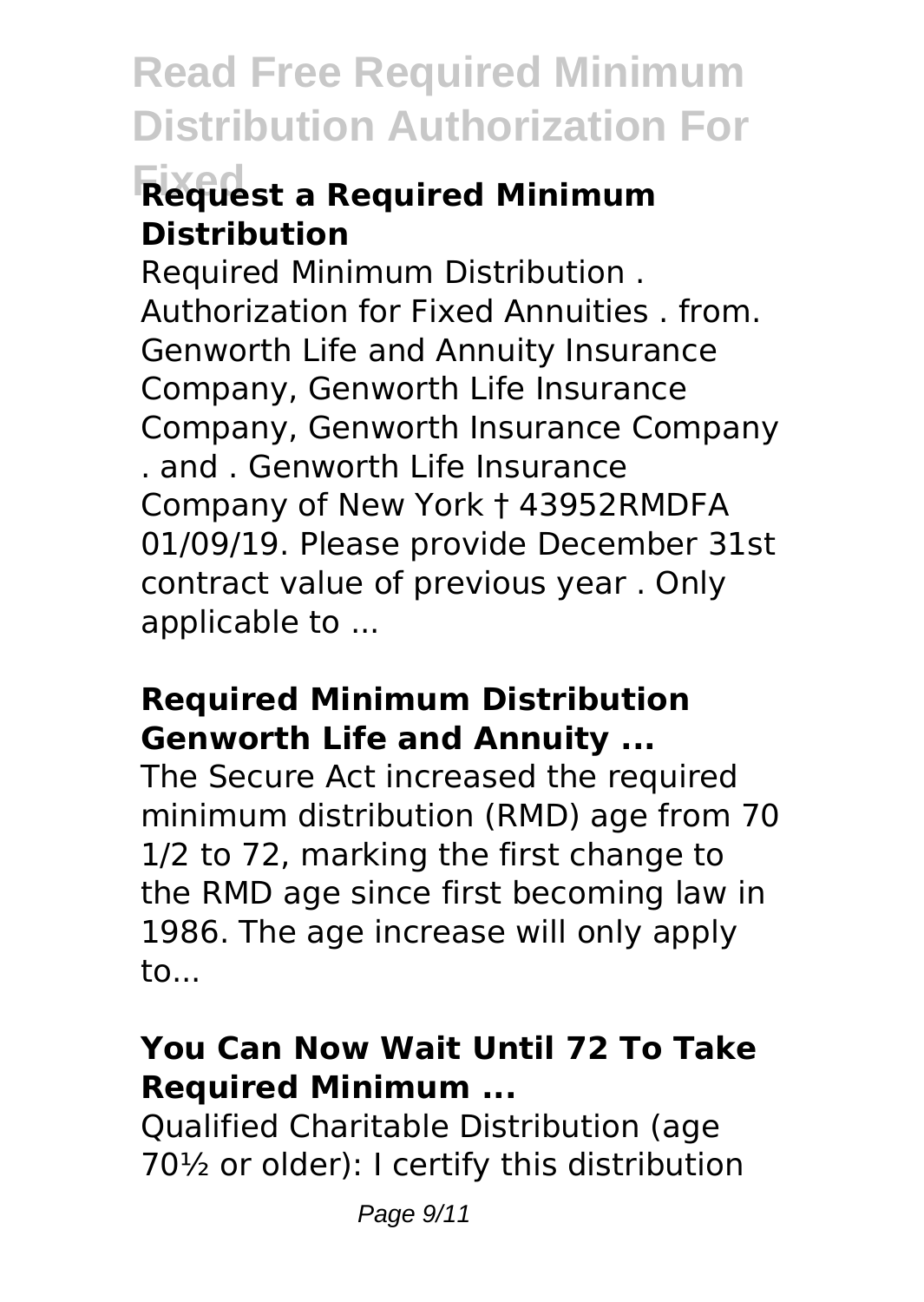**Fixed** meets the requirements described in IRC §170(b)(1)(A) and does not exceed the annual aggregate limit of \$100,000. I understand that this distribution will be used to satisfy my Required Minimum Distribution and will be reported on Form 1099-R as

#### **IRA Distribution Request Form - Mutual Funds**

NOTE:Generally, payments from your employer's qualified retirement plan must be delayed for a minimum of 30 days after you receive this notice, to allow you time to consider your distribution options. Although you are entitled to consider your distribution options for a period of 30 days, you may waive this 30 day notice requirement.

#### **QP/401(k) In-Service Distribution Request Form**

The Owner should complete this Incoming Funds Request form and any applicable state-required replacement forms. Please contact your current